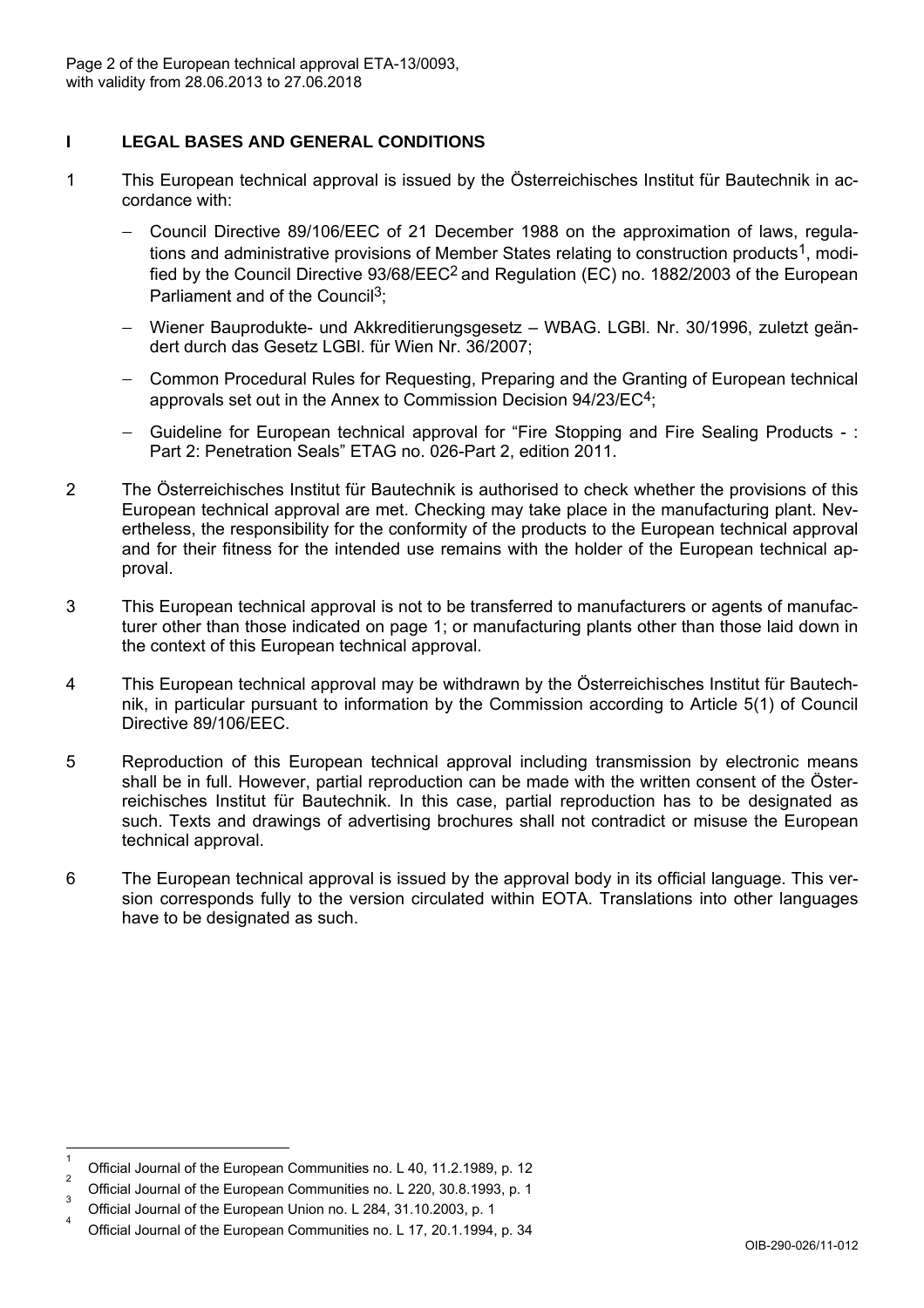

# **II SPECIFIC CONDITIONS OF THE EUROPEAN TECHNICAL APPROVAL**

### **1 Definition of Cable penetration seal "System ZZ-Brandschutzmasse NE" (System** *ZZ-Fire protection mastic NE)* **and intended use**

The Cable penetration seal "System ZZ-Brandschutzmasse NE" (System ZZ-Fire protection mastic NE) is designed and installed in accordance with the ETA-holder's design and installation instructions, deposited with the Österreichisches Institut für Bautechnik. The Cable penetration seal "System ZZ-Brandschutzmasse NE" (System ZZ-Fire protection mastic NE) consists of the component "ZZ-Masse NE" (ZZ- Mastic NE), which is factory-produced by the ETA-holder or a supplier. The holder is ultimately responsible for the Cable penetration seal "System ZZ-Brandschutzmasse NE" (System ZZ-Fire protection mastic NE).

### **1.1 Definition of the construction product**

"System ZZ-Brandschutzmasse NE" (System ZZ-Fire protection mastic NE) is a Cable penetration seal based on intumescent fire protection sealant.

| <b>Component of Cable penetration seal</b><br>"System ZZ-Brandschutzmasse NE"<br>(System ZZ-Fire protection mastic NE) | <b>Characteristics</b>                                                                                              |
|------------------------------------------------------------------------------------------------------------------------|---------------------------------------------------------------------------------------------------------------------|
| ZZ-Masse NE<br>(ZZ-Mastic NE)                                                                                          | Product in cartridges on the basis of water-<br>borne polyacriyate with intumescent fire pro-<br>tection additives. |

### **1.2 Intended use, use category and working life**

#### 1.2.1 Intended use

The Cable penetration seal "System ZZ-Brandschutzmasse NE" (System ZZ-Fire protection mastic NE) is intended to be used to temporarily or permanently reinstate the fire resistance performance of flexible wall constructions, rigid wall constructions and rigid floor constructions where they have been provided with apertures which are penetrated by sheathed cables.

The thickness of the seal has to be minimum 100 mm or 150 mm (depends on the fire resistance classification, see clause 2.3.2 of the ETA) in walls and 150 mm in floors consisting of one layer of at least 15 mm or 50 mm (depends on the fire resistance classification, see clause 2.3.2 of the ETA) ...ZZ-Masse NE" (ZZ-Mastic NE) on each side of the separating element. The maximum area of the seal in flexible walls, rigid walls and rigid floors is 0,01m².

The Cable penetration seal "System ZZ-Brandschutzmasse NE" (System ZZ-Fire protection mastic NE) may be installed only in types of separating elements as specified in the following table.

| <b>Separating</b><br>element | <b>Construction</b>                                                                                                                                                                                                        | <b>Maximum opening size (width</b><br>a)<br>x height)<br>Min. thickness of the cable<br>b)<br>penetration seal |
|------------------------------|----------------------------------------------------------------------------------------------------------------------------------------------------------------------------------------------------------------------------|----------------------------------------------------------------------------------------------------------------|
| Flexible<br>walls            | Timber or steel studs lined on both<br>faces<br>Minimum thickness 100 mm<br>This ETA does not cover sandwich<br>⋗<br>panel construction – penetrations in<br>such constructions shall be tested on a<br>case by case basis | See Annex A of the ETA:<br>100 x 100 [mm]<br>a)<br>or $\varnothing$ 113 mm<br>100 mm / 150 mm<br>b)            |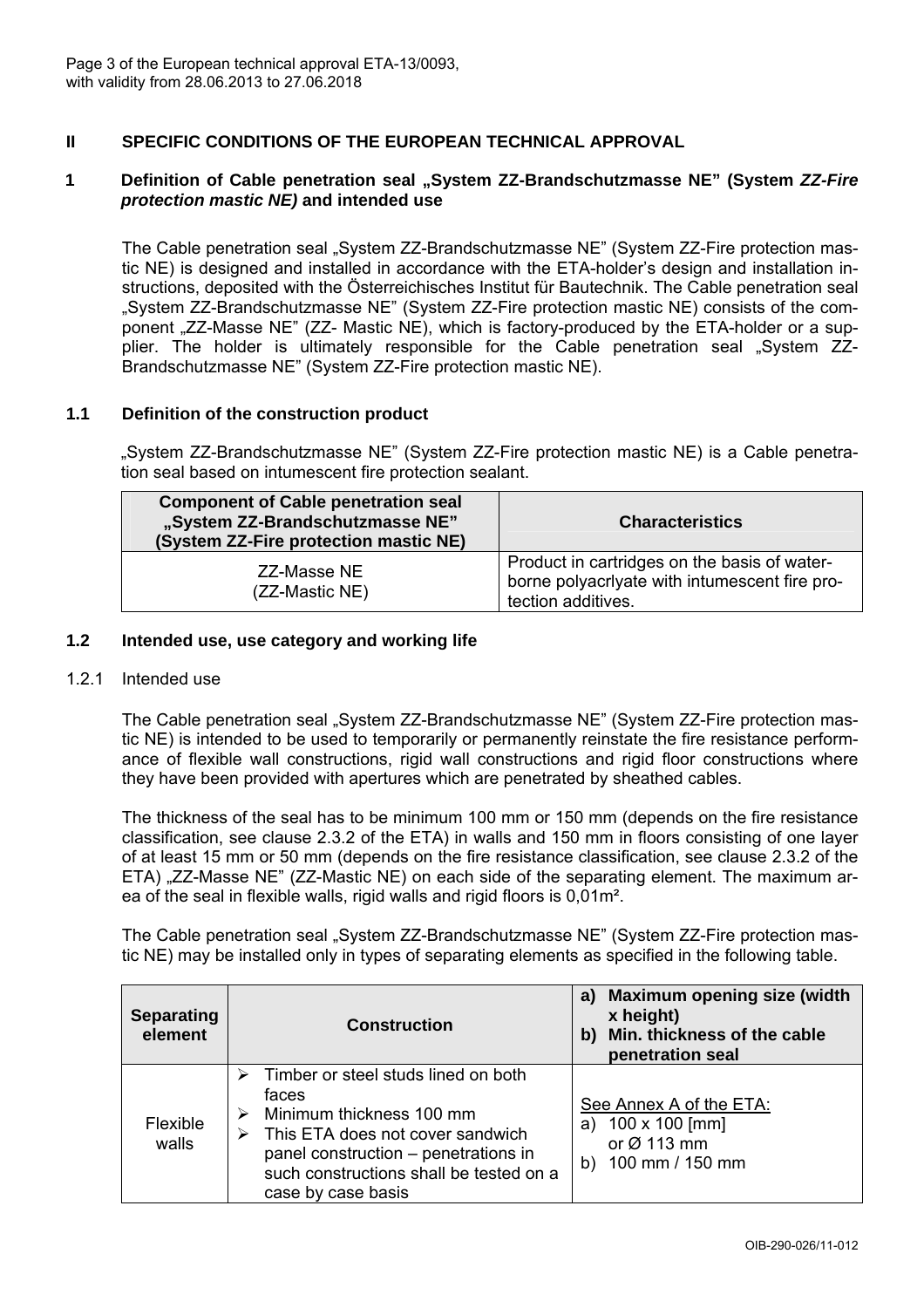

| Separating<br>element | <b>Construction</b>                                         | c) Maximum opening size (width<br>x height)<br>d) Min. thickness of the cable<br>penetration seal |
|-----------------------|-------------------------------------------------------------|---------------------------------------------------------------------------------------------------|
| Rigid walls           | Aerated concrete, concrete, reinforced<br>concrete, masonry | See Annex B of the ETA:<br>100 x 100 [mm]<br>a)                                                   |
|                       | Minimum density 450 kg/m <sup>3</sup>                       | or $Ø$ 113 mm                                                                                     |
|                       | Minimum thickness 100 mm                                    | 100 mm / 150 mm<br>b)                                                                             |
| Rigid floors          | Aerated concrete, concrete, reinforced                      | See Annex C of the ETA:                                                                           |
|                       | concrete                                                    | 100 x 100 [mm]<br>a)                                                                              |
|                       | Minimum density 450 kg/m <sup>3</sup>                       | or Ø 113 mm                                                                                       |
|                       | Minimum thickness 150 mm                                    | 150 mm                                                                                            |

The Cable penetration seal "System ZZ-Brandschutzmasse NE" (System ZZ-Fire protection mastic NE) can only be configured as specified in the following table.

| Penetrating<br>element | <b>Construction characteristics</b>                                                                       |
|------------------------|-----------------------------------------------------------------------------------------------------------|
| l Cables               | Sheathed electrical / telecommunication / optical fibre cables up to a maximum<br>outer diameter of 21 mm |

### 1.2.2 Use category

The Cable penetration seal "System ZZ-Brandschutzmasse NE" (System ZZ-Fire protection mastic NE) is intended for internal use with high humidity, excluding temperatures below 0 °C, and can therefore – according to ETAG 026-Part 2 clause 2.4.12.1.3.3 – be categorized as Type  $Z_1$ . Since the requirements for Type  $Z_1$  are met, also the requirements for Type  $Z_2$  are fulfilled.

### 1.2.3 Working life

The provisions made in this ETA are based on an assumed intended working life of the product for the intended use of 10 years, provided that it is subject to appropriate use and maintenance.

The indications given on the intended working life cannot be interpreted as a guarantee given by the producer or the approval body, but are to be used as a means for selecting the appropriate product in relation to the expected economically reasonable working life of the works.

The real working life might be, in normal use conditions, considerably longer without major degradation affecting the Essential Requirements.

# **2 Characteristics of the product and methods of verification**

### **2.1 General**

The identification tests and the assessment of the fitness for use according to the Essential Requirements were carried out in compliance with the "ETA Guidance no. 026-Part 2" concerning "Penetration Seals" –edition August 2011 (called ETAG 026-Part 2 in this ETA) and with the "EOTA technical Report no. 024" concerning "Characterisation, Aspects of Durability and Factory Production Control for Reactive Materials, Components and Products" –edition November 2006, amended July 2009 (called TR 024 in this ETA).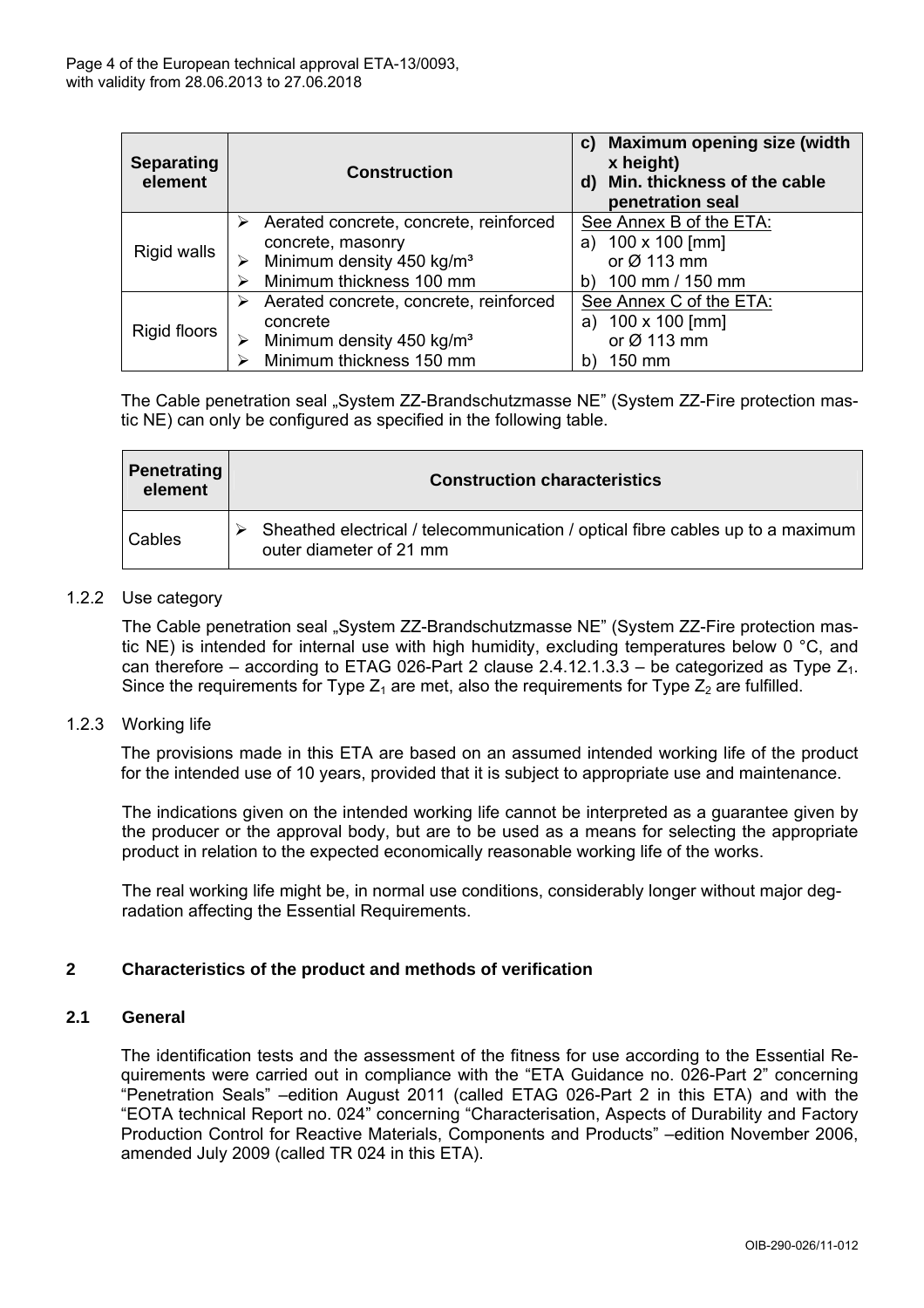

| <b>Clause</b><br>No.                                                                              | <b>ETA</b><br><b>Clause</b><br>No. | <b>Characteristic</b>                                  | <b>Expression of product per-</b><br>formance          |  |  |  |
|---------------------------------------------------------------------------------------------------|------------------------------------|--------------------------------------------------------|--------------------------------------------------------|--|--|--|
| <b>Mechanical resistance and stability</b>                                                        |                                    |                                                        |                                                        |  |  |  |
|                                                                                                   | 2.2                                | None<br>Not relevant                                   |                                                        |  |  |  |
|                                                                                                   | Safety in case of fire             |                                                        |                                                        |  |  |  |
| <b>ETAG</b><br>2.4.1                                                                              | 2.3.1                              | Reaction to fire                                       | Classification according to<br>EN 13501-1:2007+A1:2009 |  |  |  |
| <b>ETAG</b><br>2.4.2                                                                              | 2.3.2                              | Resistance to fire                                     | Classification according to<br>EN 13501-2:2007+A1:2009 |  |  |  |
| Hygiene, health and environment                                                                   |                                    |                                                        |                                                        |  |  |  |
| <b>ETAG</b><br>2.4.3                                                                              | 2.4.1                              | Air permeability (material property)                   | No Performance Determined                              |  |  |  |
| <b>ETAG</b><br>2.4.4                                                                              | 2.4.2                              | Water permeability (material property)                 | No Performance Determined                              |  |  |  |
| <b>ETAG</b><br>2.4.5                                                                              | 2.4.3                              | Release of dangerous substances                        | Declaration of manufacturer                            |  |  |  |
|                                                                                                   | Safety in use                      |                                                        |                                                        |  |  |  |
| <b>ETAG</b><br>2.5.1<br>No Performance Determined<br>Mechanical resistance and stability<br>2.4.6 |                                    |                                                        |                                                        |  |  |  |
| <b>ETAG</b><br>2.4.7                                                                              | 2.5.2                              | Resistance to impact/movement                          | No Performance Determined                              |  |  |  |
| <b>ETAG</b><br>2.4.8                                                                              | 2.5.3                              | Adhesion                                               | No Performance Determined                              |  |  |  |
| <b>Protection against noise</b>                                                                   |                                    |                                                        |                                                        |  |  |  |
| <b>ETAG</b><br>2.4.9                                                                              | 2.6.1<br>Airborne sound insulation |                                                        | No Performance Determined                              |  |  |  |
| <b>Energy economy and heat retention</b>                                                          |                                    |                                                        |                                                        |  |  |  |
| <b>ETAG</b><br>2.4.10                                                                             | 2.7.1                              | Thermal properties                                     | No Performance Determined                              |  |  |  |
| <b>ETAG</b><br>2.4.11                                                                             | 2.7.2                              | No Performance Determined<br>Water vapour permeability |                                                        |  |  |  |
| General aspects relating to fitness for use                                                       |                                    |                                                        |                                                        |  |  |  |
| TR 024<br>4.2.5                                                                                   | 2.8                                | <b>Exposure conditions</b>                             | Test results of unexposed and<br>exposed specimens     |  |  |  |

# **2.2 Mechanical resistance and stability**

Not relevant.

# **2.3 Safety in case of fire**

2.3.1 Reaction to fire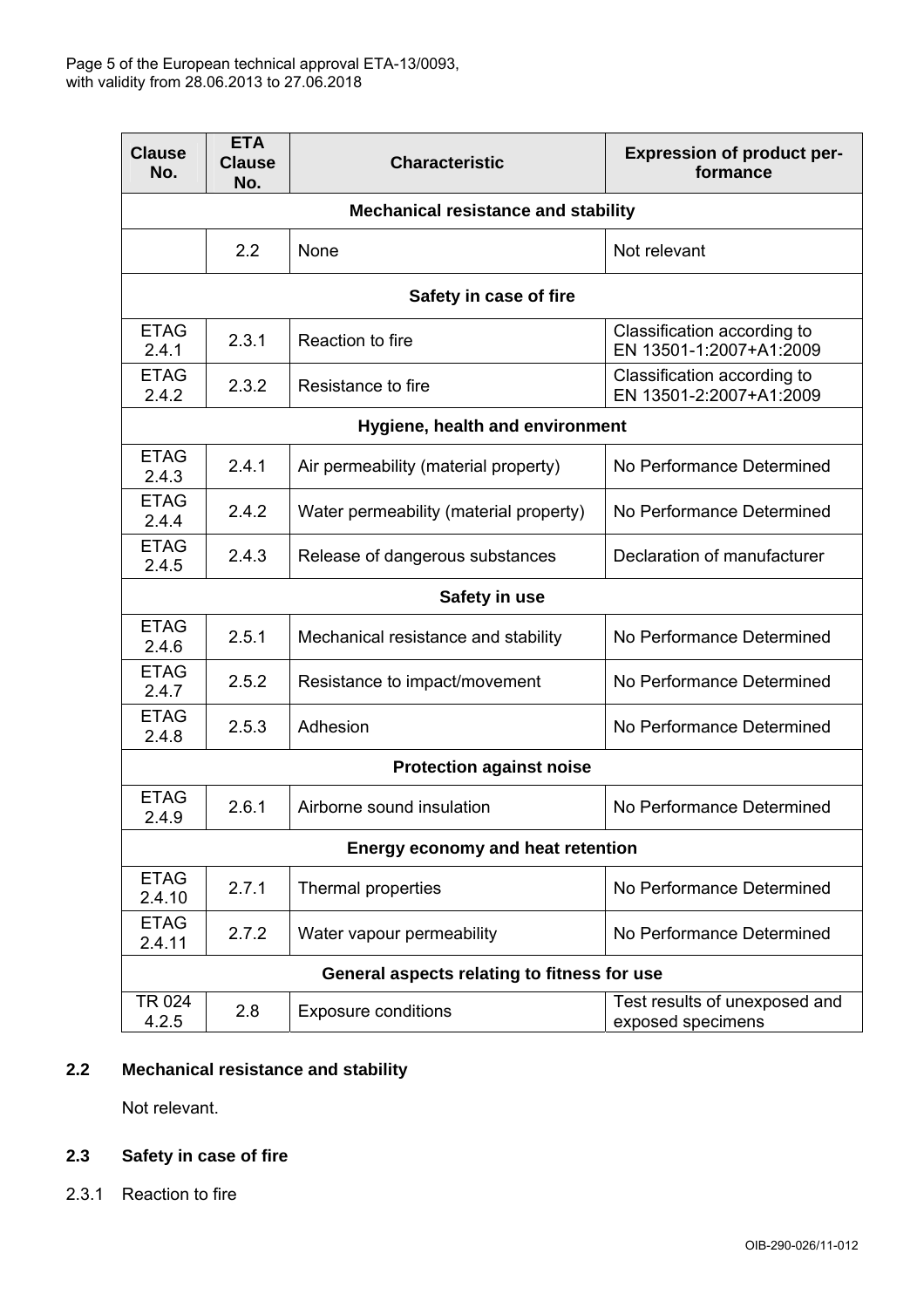

The Cable penetration seal "System ZZ-Brandschutzmasse NE" (System ZZ-Fire protection mastic NE) is tested according to ETAG 026-Part 2 clause 2.4.1, EN ISO 11925-2:2010 and in turn application of FSG recommendation 107:2004 and classified according to EN 13501- 1:2007+A1:2009.

| <b>Component</b>                     | <b>Class according to</b><br>EN 13501-1:2007+A1:2009 |  |  |
|--------------------------------------|------------------------------------------------------|--|--|
| <b>ZZ-Masse NE</b><br>(ZZ-Mastic NE) |                                                      |  |  |

### 2.3.2 Resistance to fire

The Cable penetration seal "System ZZ-Brandschutzmasse NE" (System ZZ-Fire protection mastic NE) was tested according to ETAG 026-Part 2 clause 2.4.2, EN 1366-3:2009 in conjunction with EN 1363-1:2012. The tests were conducted under the following conditions:

- Standard flexible walls and standard rigid floors
- Largest blank penetration seal in wall and floor
- Maximum aperture size
- Standard configuration for small cable penetration seals
- Standard service support construction
- Subsequent addition / removal of cables

Based upon the gained test results and the field of direct application specified within EN 1366-3:2009 the Cable penetration seal "System ZZ-Brandschutzmasse NE" (System ZZ-Fire protection mastic NE) has been classified according to EN 13501-2:2007+A1:2009. The fire resistance classifications are listed in the following table.

| <b>Penetrating element</b>                                                                                  | Fire resistance classification -<br>Minimum seal thickness $d \ge 100$ mm (wall) and $d \ge 150$ mm<br>(floor) with a filling depth of $b \ge 15$ mm on each side of the<br>separating element |       |               |               |               |               |                               |
|-------------------------------------------------------------------------------------------------------------|------------------------------------------------------------------------------------------------------------------------------------------------------------------------------------------------|-------|---------------|---------------|---------------|---------------|-------------------------------|
| Sheathed electrical/ telecom-<br>munication/optical fibre cables<br>up to a maximum diameter of<br>$121$ mm | E 15<br>EI 15                                                                                                                                                                                  | EI 20 | E 30<br>EI 30 | E 45<br>EI 45 | E 60<br>EI 60 | E 90<br>EI 90 | E 120<br>EI 120 <sup>1)</sup> |

1) For fire resistance classification EI 120 the thickness of the penetration seal has to be d  $\geq$  150 mm (wall and floor) with a filling depth of b  $\geq$  50 mm on each side of the sealing

# **General**

The Cable penetration seal "System ZZ-Brandschutzmasse NE" (System ZZ-Fire protection mastic NE) can be used in apertures in walls and floors according to clause 1.2.1 of the ETA.

The penetration of cables in accordance with clause 1.2.1 of the ETA is allowed. The total cross section of the installations must not be more than 60 % of the opening size of the seal.

All types of cables – in flexible walls, rigid walls and rigid floors – have to be supported on both sides of the sealing by steel cable trays (perforated or non-perforated), steel ladders or alternative service support constructions according to the ETA-holder's installation instructions. Service support constructions or other parts must not penetrate the surface of the seal.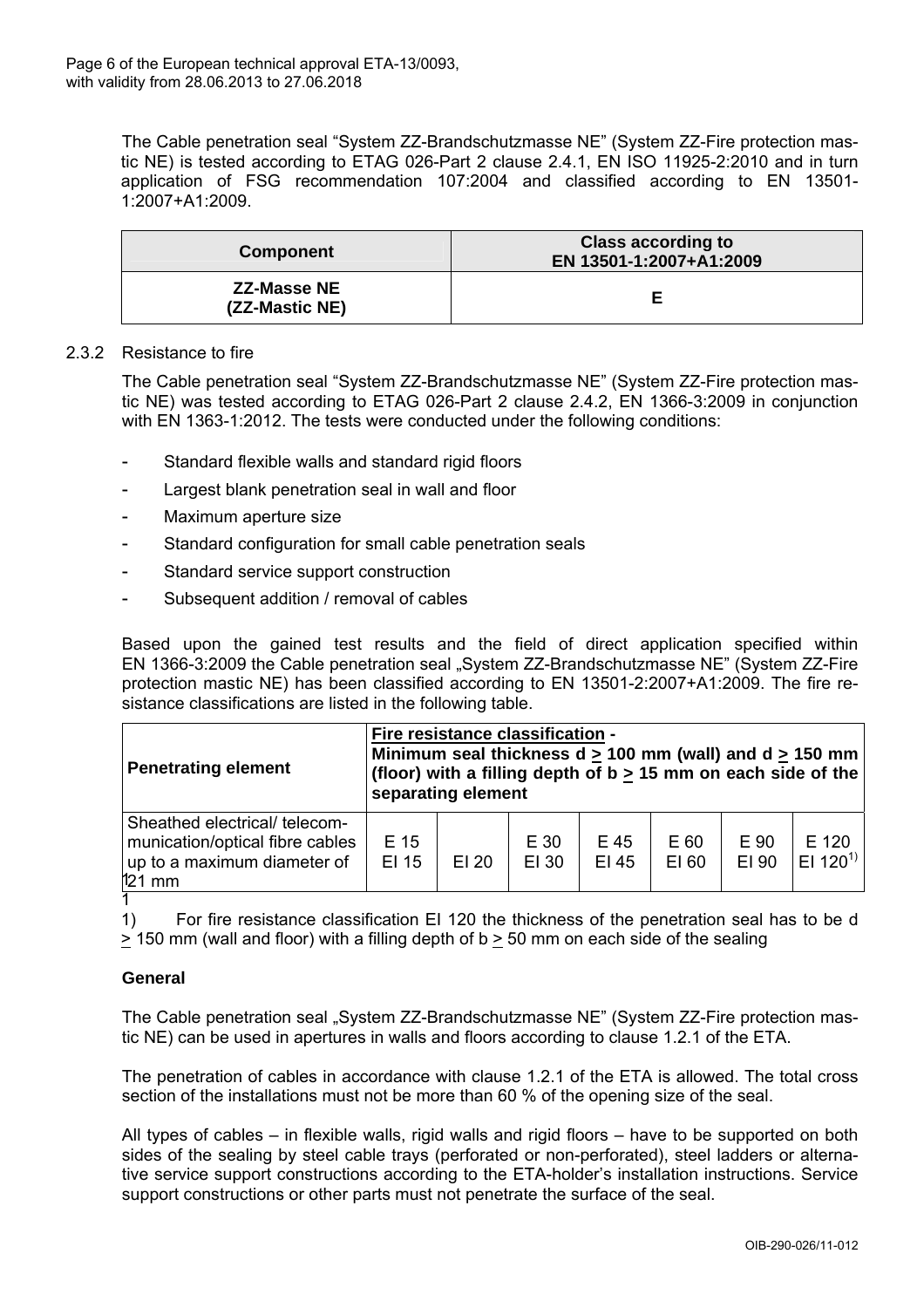

The first support (service support construction) for installations in flexible walls and rigid walls has to be at maximum 200 mm (measured from the surface of the sealing). In rigid floors the first support (service support construction) for installations has to be on the upper side at maximum 250 mm (measured from the surface of the sealing).

All types of cables have to be fixed according to the ETA-holder's installation instructions to the service support construction.

The installation support constructions have to be fixed according to the ETA-holder's installation instructions to the separating element or a suitable adjacent building element on both sides of the penetration seal in such a manner that in the case of fire no additional load is imposed on the seal. Furthermore it is assumed that this support is maintained for the required period of fire resistance.

Provisions according to the ETA-holder's installation instructions have to be taken that penetration seals installed in rigid floors cannot be stepped on.

Subsequent addition / removal of cables and service supports is allowed.

After removal without addition of cables and installation supports the hole has to be closed according to the ETA-holder's installation instructions with "ZZ-Brandschutzmasse NE" (ZZ-Fire protection mastic NE).

### Details for installation of Cable penetration seal "System ZZ-Brandschutzmasse NE" / **"System ZZ-Fire protection mastic NE"**

The Cable penetration seal "System ZZ-Brandschutzmasse NE" (System ZZ-Fire protection mastic NE) will be formed by filling "ZZ-Masse NE" (ZZ-Mastic NE) in the opening of the separating element so that all interstices and voids are carefully sealed.

It is possible to use formwork or backfilling material (e.g. mineral wool, class A1 or A2 according to EN 13501-1:2007+A1:2009 and a melting point  $\geq$  1000 °C) for the installation of the Cable penetration seal in walls and floors. If the formwork consists of cardboard or plastic foil, it may remain on and inside the Cable penetration seal.

The minimum working clearance (a1) and the minimum clearance between the seals are specified in Annex A to C of the ETA.

# **Details for installation in flexible wall constructions (see Annex A of the ETA)**

For walls thinner than the minimum thickness of the penetration seal (150 mm for fire resistance classification EI 120) the opening shall be lined with minimum 2 layers of  $\geq$  12,5 mm thick type F gypsum boards according to EN 520:2004 (classification A2-s1,d0 according to EN 13501- 1:2007+A1:2009) or silicate- or calcium silicate boards (classification A1 according to EN 13501- 1:2007+A1:2009) with a minimum density of 450 kg/m<sup>3</sup> and a minimum thickness of 25 mm. The boards shall be at least 150 mm wide. The boards have to be installed and fixed according to the ETA-holder's installation instructions.

Alternatively the thickness of the wall can be increased to at least 150 mm (for fire resistance classification EI 120) by fitting a board frame, minimum 50 mm wide, around the opening. Minimum 1 layer of ≥ 12,5 mm thick type F gypsum boards according to EN 520:2004 (classification A2-s1,d0 according to EN 13501-1:2007+A1:2009) or silicate- or calcium silicate boards (classification A1 according to EN 13501-1:2007+A1:2009) with a minimum density of 450 kg/m<sup>3</sup> can be used. The board frame has to be installed and fixed according to the ETA-holder's installation instructions.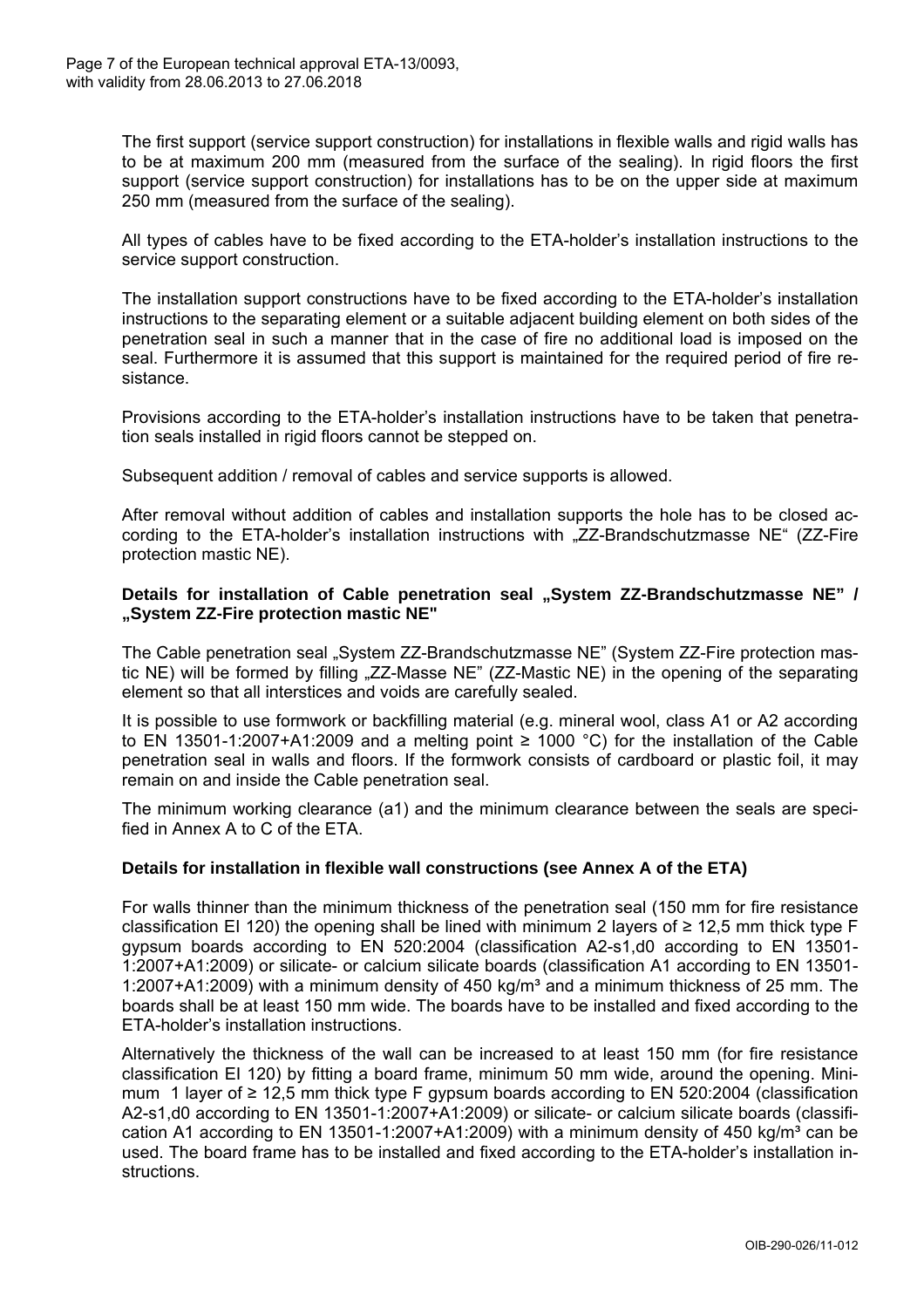

When no lining is necessary or a board frame is used, the whole cavity within the wall has to be filled with insulation material (e. g. mineral wool with a melting point  $≥ 1000 °C$  and a minimum compacted apparent density of 40 kg/m<sup>3</sup> and class A1 or A2 according to EN 13501-1:2007+A1:2009) minimum 100 mm around the aperture.

Joints between the lining and the aperture have to be filled with "ZZ-Brandschutzmasse NE" (ZZ-Fire protection mastic NE), plaster or mineral mortar on both sides of the sealing according to the ETA-holder's installation instructions.

For timber stud walls there must be a minimum distance of 100 mm of the seal to any timber stud. The cavity between timber stud and seal must be closed completely with insulation with classification A1 or A2-s1,d0 according to EN 13501-1:2007+A1:2009. The dimensions of the timber studs shall be  $\geq$  50 mm x 75 mm (breadth / depth).

# **Details for installation in rigid walls (see Annex B of the ETA)**

For walls thinner than the minimum thickness of the penetration seal (150 mm for fire resistance classification EI 120) the opening shall be lined with minimum 2 layers of  $\geq$  12,5 mm thick type F gypsum boards according to EN 520:2004 (classification A2-s1,d0 according to EN 13501- 1:2009+A1) or silicate- or calcium silicate boards (classification A1 according to EN 13501- 1:2009+A1) with a minimum density of 450 kg/m<sup>3</sup> and a minimum thickness of 25 mm. The boards shall be at least 150 mm wide. The boards have to be installed and fixed according to the ETA-holder's installation instructions.

Alternatively the thickness of the wall can be increased to at least 150 mm (for fire resistance classification EI 120) by fitting a board frame, minimum 50 mm wide, around the opening (see Annex B of the ETA). Minimum 1 layer of  $\geq$  12,5 mm thick type F gypsum boards according to EN 520:2004 (classification A2-s1,d0 according to EN 13501-1:2009+A1) or silicate- or calcium silicate boards (classification A1 according to EN 13501-1:2009+A1) with a minimum density of 450 kg/m<sup>3</sup> can be used. The board frame has to be installed and fixed according to the ETA-holder's installation instructions.

# **Details for installation in rigid floors (see Annex C of the ETA)**

No additional information required.

# **2.4 Hygiene, health and environment**

2.4.1 Air permeability

No Performance Determined.

2.4.2 Water permeability

No Performance Determined.

2.4.3 Release of dangerous substances

According to the manufacturer's declaration, the product specification has been compared with the list of dangerous substances of the European Commission to verify that it does not contain such substances above the acceptable limits.

A written declaration in this respect was submitted by the ETA-holder.

In addition to the specific clauses relating to dangerous substances contained in this ETA, there may be other requirements applicable to the products falling within its scope (e.g. transposed European legislation and national laws, regulations and administrative provisions). In order to meet the provisions of the Construction Products Directive, these requirements need also to be complied with, when and where they apply.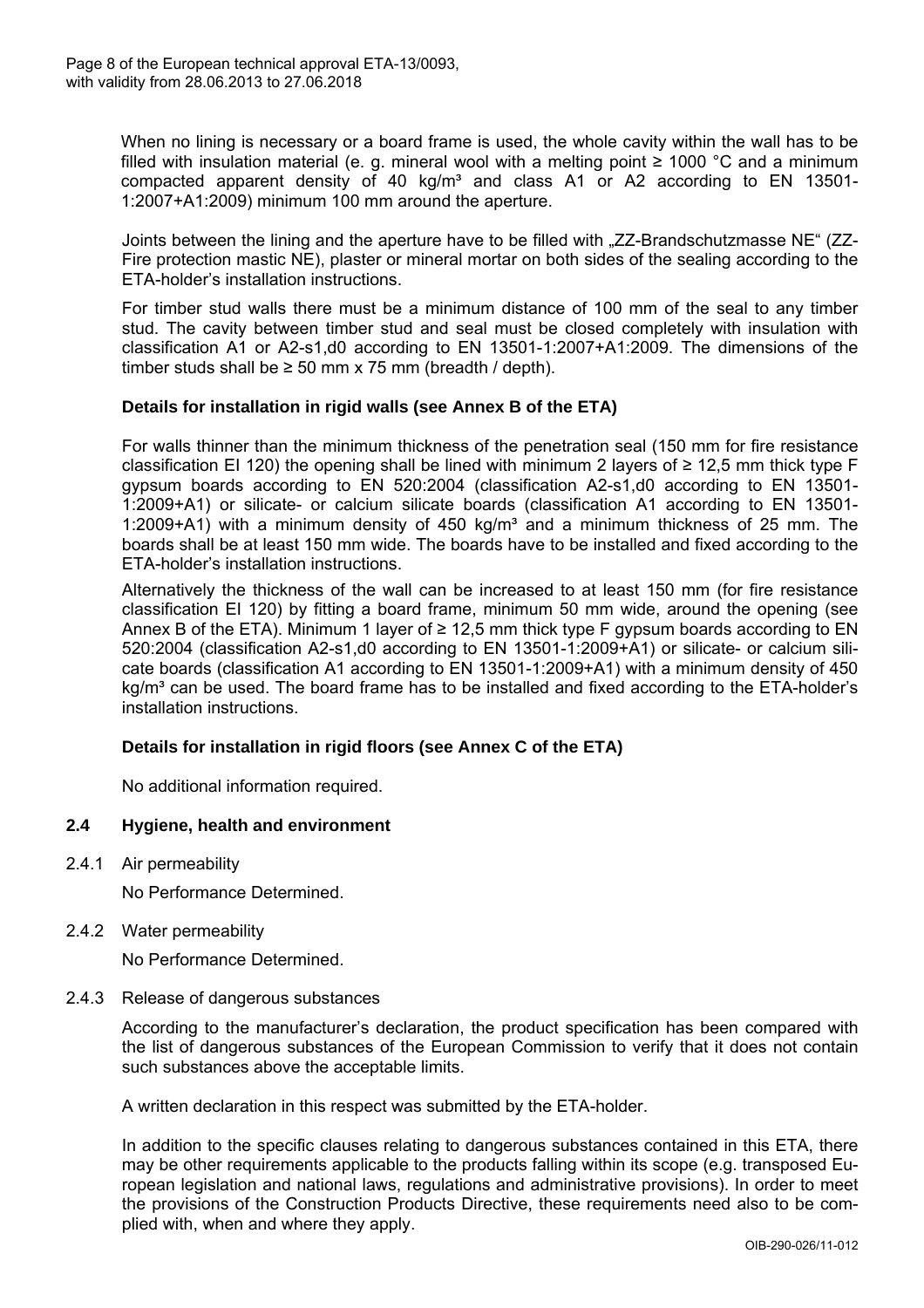

# **2.5 Safety in use**

- 2.5.1 Mechanical resistance of stability No Performance Determined.
- 2.5.2 Resistance to impact/movement No Performance Determined.
- 2.5.3 Adhesion No Performance Determined.

# **2.6 Protection against noise**

2.6.1 Airborne sound insulation No Performance Determined.

# **2.7 Energy economy and heat retention**

- 2.7.1 Thermal properties No Performance Determined.
- 2.7.2 Water vapour permeability No Performance Determined.

# **2.8 General aspects relating to fitness for use**

The Cable penetration seal "System ZZ-Brandschutzmasse NE" (System ZZ-Fire protection mastic NE) was tested according to ETAG 026-Part 2 clause 2.4.12.

The Cable penetration seal "System ZZ-Brandschutzmasse NE" (System ZZ-Fire protection mastic NE) fulfil the requirements for the intended use category.

The Cable penetration seal "System ZZ-Brandschutzmasse NE" (System ZZ-Fire protection mastic NE) is therefore appropriate for internal use with high humidity, excluding temperatures below 0 °C, and can – according to ETAG 026-Part 2 clause 2.4.12.1.3.3 – be categorized as Type  $Z_1$ . Since the requirements for Type  $Z_1$  are met, also the requirements for Type  $Z_2$  are fulfilled.

# **3 Evaluation of Conformity and CE Marking**

# **3.1 Attestation of Conformity system**

According to the Decision 1999/454/EC of the European Commission $\mathring{\text{S}}$  system 1 of the attestation of conformity applies for fire-resistance-performance. This system of attestation of conformity is to be described in the following:

System 1: Certification of the conformity of the product by a Notified Certification Body on the basis of:

<sup>5</sup> Official Journal of the European Communities no. L 178, 14.7.1999, p. 52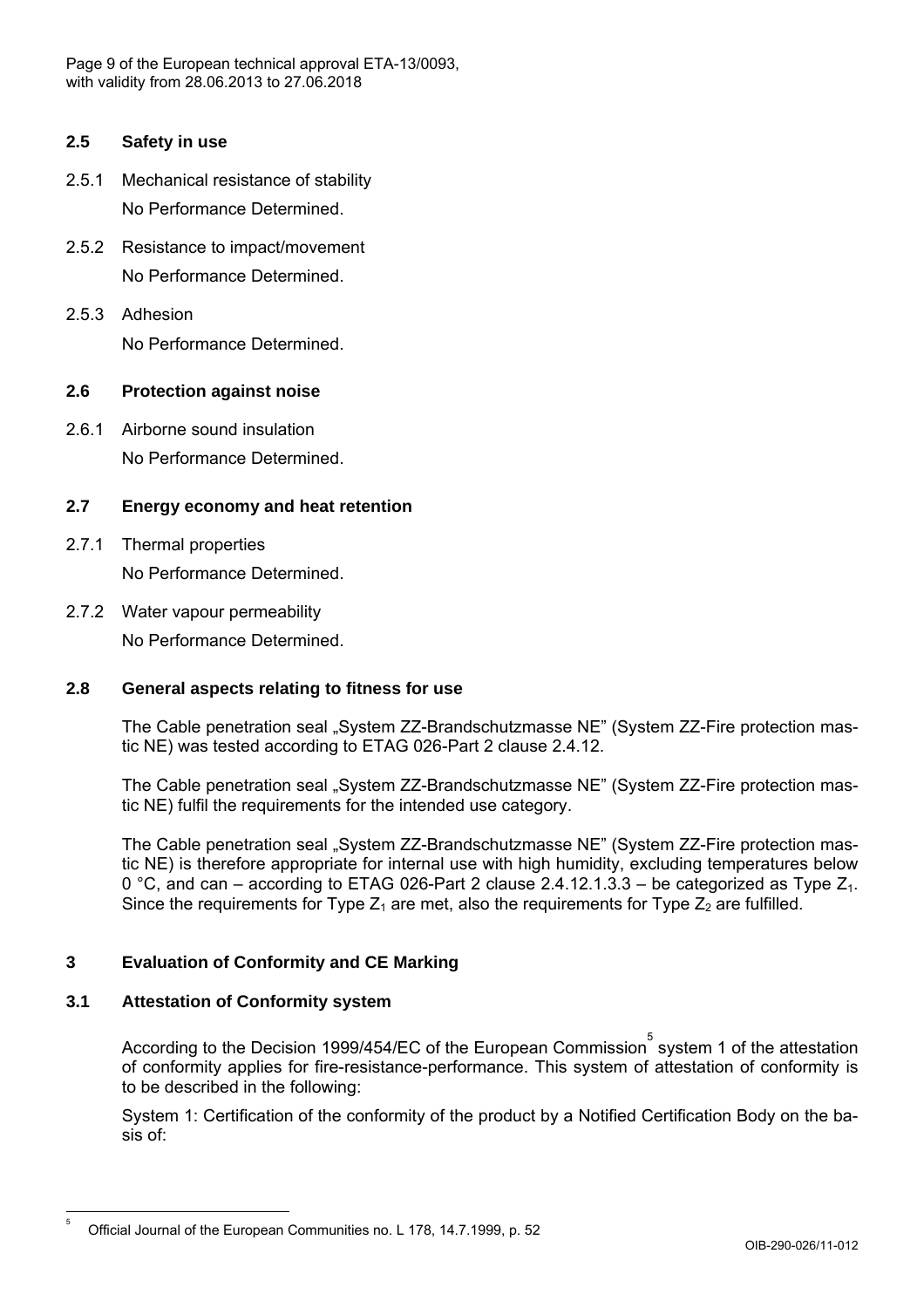

- a) Tasks of the manufacturer
	- 1) Factory Production Control
	- 2) Further testing of samples taken at the factory in accordance with a prescribed control plan
- b) Tasks of the Notified Body
	- 3) Initial type-testing of the product
	- 4) Initial inspection of factory and of factory production control
	- 5) Continuous surveillance, assessment and approval of factory production control

Additionally according to the Decision 2001/596/EC of the European Commission  $\degree$  system 3 of the attestation of conformity is to be used in relation to the reaction-to-fire performance. This system of attestation of conformity is to be described in the following:

System 3: Declaration of conformity of the product by the manufacturer:

- a) Tasks of the manufacturer
	- 1) Factory Production Control
- b) Tasks of the Notified Body
	- 2) Initial type-testing of the product

### **3.2 Responsibilities**

 6

- 3.2.1 Tasks of the manufacturer
- 3.2.1.1 Factory production control

The manufacturer shall exercise permanent internal control of production. All the elements, requirements and provisions adopted by the manufacturer shall be documented in a systematic manner in the form of written policies and procedures, including records of results performed. This production control system shall insure that the product is in conformity with this European technical approval.

The manufacturer shall draw up and keep up-to-date documents defining the factory production control that applies. The documentation to be carried out by the manufacturer and the applicable procedures shall be appropriate to the product and manufacturing process. The factory production control shall ensure the conformity of the product to an appropriate level. This involves:

- a) the preparation of documented procedures and instructions relating to factory production control operations.
- b) the effective implementation of these procedures and instructions.
- c) the recording of these procedures and their results.
- d) the use of these results to correct any deviations, repair the effects of such deviations, treat any resulting instances of non-conformity and, if necessary, revise the factory production control to rectify the cause of non-conformity.
- e) a procedure to ensure that both the approval Body and the Notified (Certification) Bodies are advised before any significant change to the product, its components or manufacturing process, is made.
- f) a procedure to ensure that personnel involved in the production processes and the quality control procedures are qualified and adequately trained to carry out their required tasks.
- g) that all testing and measuring equipment is maintained and up to date calibration records are documented.
- h) maintenance of records to ensure every batch produced is clearly labelled with the batch number, which allows traceability to its production to be identified.

Official Journal of the European Communities no. L 209, 2.8.2001, p. 33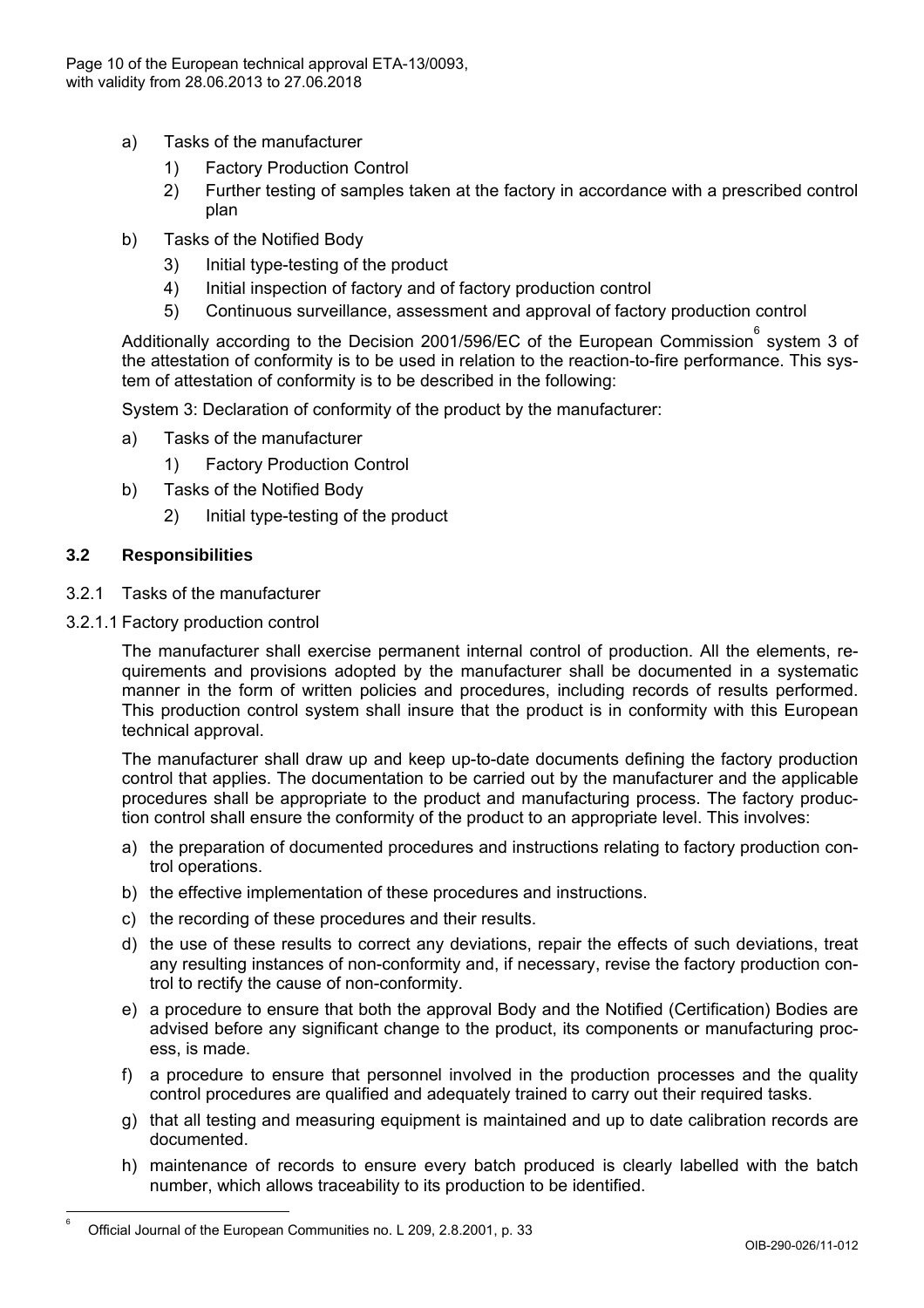

The manufacturer may only use components stated in the technical documentation of this European technical approval.

For the components which the ETA-holder does not manufacture by himself, he shall make sure that factory production control carried out by the other manufacturers gives the guaranty of the components compliance with the European technical approval.

The factory production control and the provisions taken by the ETA-holder for components not produced by himself shall be in accordance with the control plan<sup>7</sup> relating to this European technical approval which is part of the technical documentation of this European technical approval. The control plan is laid down in the context of the factory production control system operated by the manufacturer and deposited at the Österreichisches Institut für Bautechnik.

The results of factory production control shall be recorded and evaluated in accordance with the provisions of the control plan.

### 3.2.1.2 Other tasks of the manufacturer

The manufacturer shall provide a technical data sheet and an installation instruction with the following minimum information:

- $\triangleright$  technical data sheet:
- a) Field of application:
	- 1) Building elements for which the penetration seal is suitable, type and properties of the building elements like minimum thickness, density, and – in case of lightweight constructions – the construction requirements.
	- 2) Services for which the penetration seal is suitable, type and properties of the services like material, diameter, thickness etc. in case of pipes including insulation materials; necessary/allowed supports/fixings (e.g. cable trays).
	- 3) Limits in size, minimum thickness etc. of the penetration seal.
- b) Construction of the penetration seal including the necessary components and additional products (e.g. backfilling material) with clear indication whether they are generic or specific.
- $\triangleright$  Installation instruction:
- a) Steps to be followed.
- b) Procedure in case of retrofitting.

The manufacturer shall, on the basis of a contract, involve a body (bodies) which is (are) notified for the tasks referred to in section 3.1 in the field of approval product in order to undertake the actions laid down in section 3.3. For this purpose, the control plan referred to in sections 3.2.1.1 and 3.2.2 shall be handed over by the manufacturer to the Notified Body or Bodies involved.

The manufacturer shall make a declaration of conformity, stating that the construction product is in conformity with the provisions of this European technical approval

3.2.2 Tasks of the Notified Bodies

 7 The Notified Body (Bodies) shall perform the:

- $\triangleright$  initial type-testing of the product The results of the tests performed as part of the assessment for the European technical approval can be used unless there are changes in the production line or plant. In such cases, the necessary initial type testing has to be agreed between the Österreichisches Institut für Bautechnik and the Notified Bodies involved.
- $\triangleright$  initial inspection of factory and of factory production control The Notified Body (Bodies) shall ascertain that, in accordance with the control plan, the fac-

The control plan is a confidential part of the European technical approval and only handed over to the Notified Body or Bodies involved in the procedure of conformity.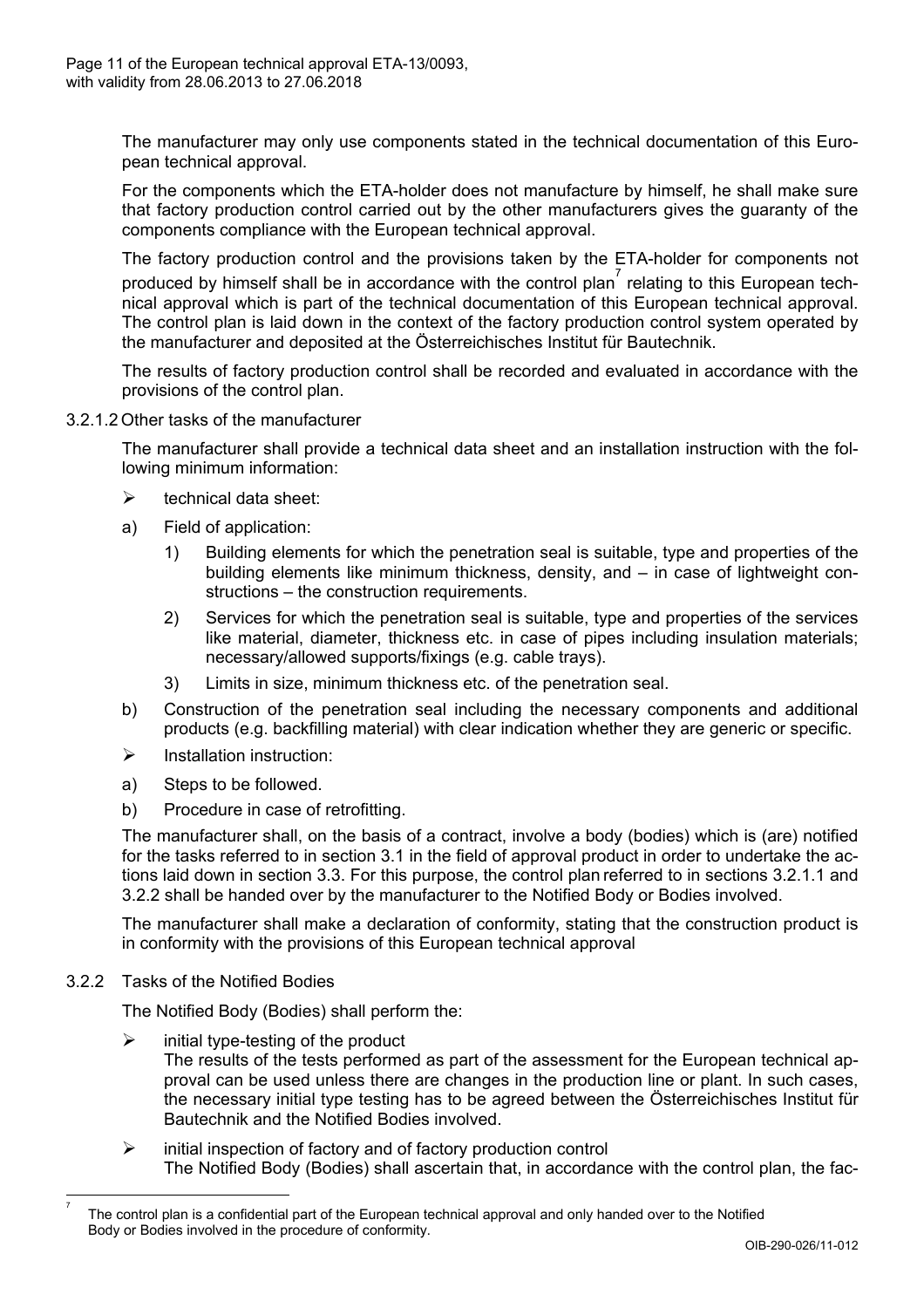

tory (in particular the employees and the equipment) and the factory production control are suitable to ensure continuous and orderly manufacturing of the components according to the specifications mentioned in clause 2 of this ETA.

 $\triangleright$  continuous surveillance, assessment and approval of factory production control The Notified Body (Bodies) shall visit the factory at least once a year for surveillance of this manufacturer having a FPC system complying with a quality management system covering the manufacturing of the approval product components. It has to be verified that the system of factory production control and the specified automated manufacturing process are maintained taking into account the control plan

These tasks shall be performed in accordance with the provisions laid down in the control plan of this European technical approval.

The Notified Body (Bodies) shall retain the essential points of its (their) actions referred to above and state the results obtained and conclusions drawn in written report.

 $\triangleright$  In the case of Attestation of Conformity system 1: The Notified Body involved by the manufacturer shall issue an EC certificate of conformity of the product stating the conformity with the provisions of this European technical approval.

In cases where the provisions of the European technical approval and its control plan are no longer fulfilled, the Certification Body shall withdraw the certificate of conformity and inform the Österreichisches Institut für Bautechnik without delay.

# **3.3 CE marking**

The CE marking shall be affixed either on the product itself, on a label attached to it, on its packaging or on the commercial documents accompanying the components of the product. The letters « CE » shall be followed by the identification number of the Notified Body involved and be accompanied by the following additional information:

- the name or identifying mark and address of the ETA-holder
- the last two digits of the year in which the CE marking was affixed
- the number of the EC certificate of conformity for the product
- the number of the European technical approval
- the number of the ETAG (ETAG  $N^{\circ}$  026 part 2)
- the designation of the product (trade name)
- the use category in accordance with the ETA section 1 and 2
- for other relevant characteristics (e.g. resistance to fire) see ETA-13/0093

### **4 Assumptions under which the fitness of the product for the intended use was favourably assessed**

### **4.1 Manufacturing**

The European technical approval is issued for the product on the basis of agreed data/information, deposited with the Österreichisches Institut für Bautechnik, which identifies the product that has been assessed and judged. Changes to the product or production process, which could result in this deposited data/information being incorrect, should be notified to the Österreichisches Institut für Bautechnik before the changes are introduced. The Österreichisches Institut für Bautechnik will decide whether or not such changes affect the ETA and consequently the validity of the CE marking on the basis of the ETA and if so whether further assessment or alterations to the ETA, shall be necessary.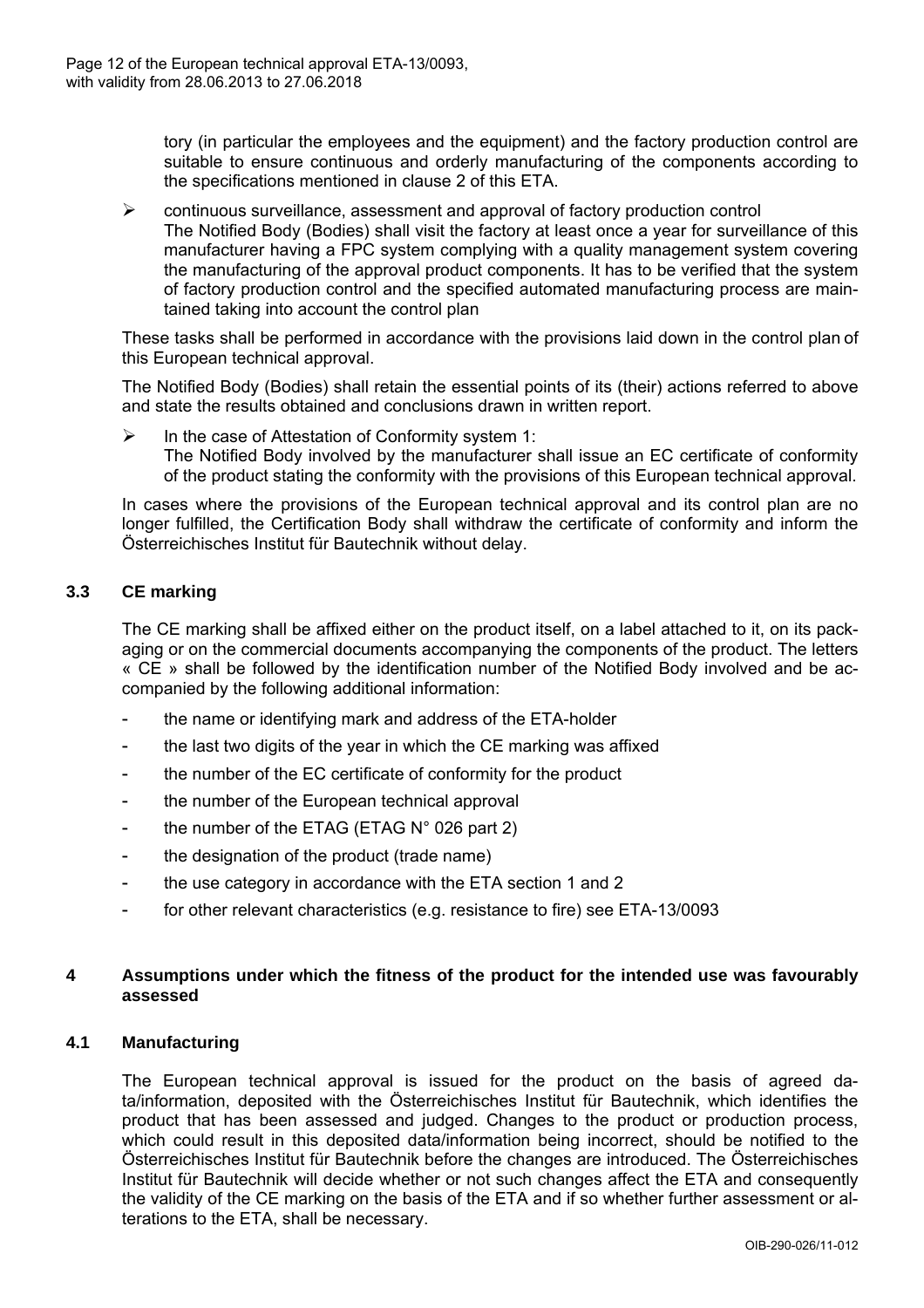

### **4.2 Installation**

The ETA is issued under the assumption that the installation of the approval product shall be in accordance with the manufacturer's technical literature.

### **5 Indications to the manufacturers**

### **5.1 Packaging, transport and storage**

In the accompanying document and/or on the packaging the manufacturer shall give information as to transport and storage.

At least the following shall be indicated: storing temperature, maximum duration of storage and required data related to minimum temperature for transport and storage.

### **5.2 Use, maintenance and repair**

The product shall be installed and used as described in this ETA.

The assessment of the fitness for use is based on the assumption that necessary maintenance and repair if required is carried out in accordance with the manufacturer's instructions during the assumed intended working life.

On behalf of Österreichisches Institut für Bautechnik

The original document is signed by:

Rainer Mikulits Managing Director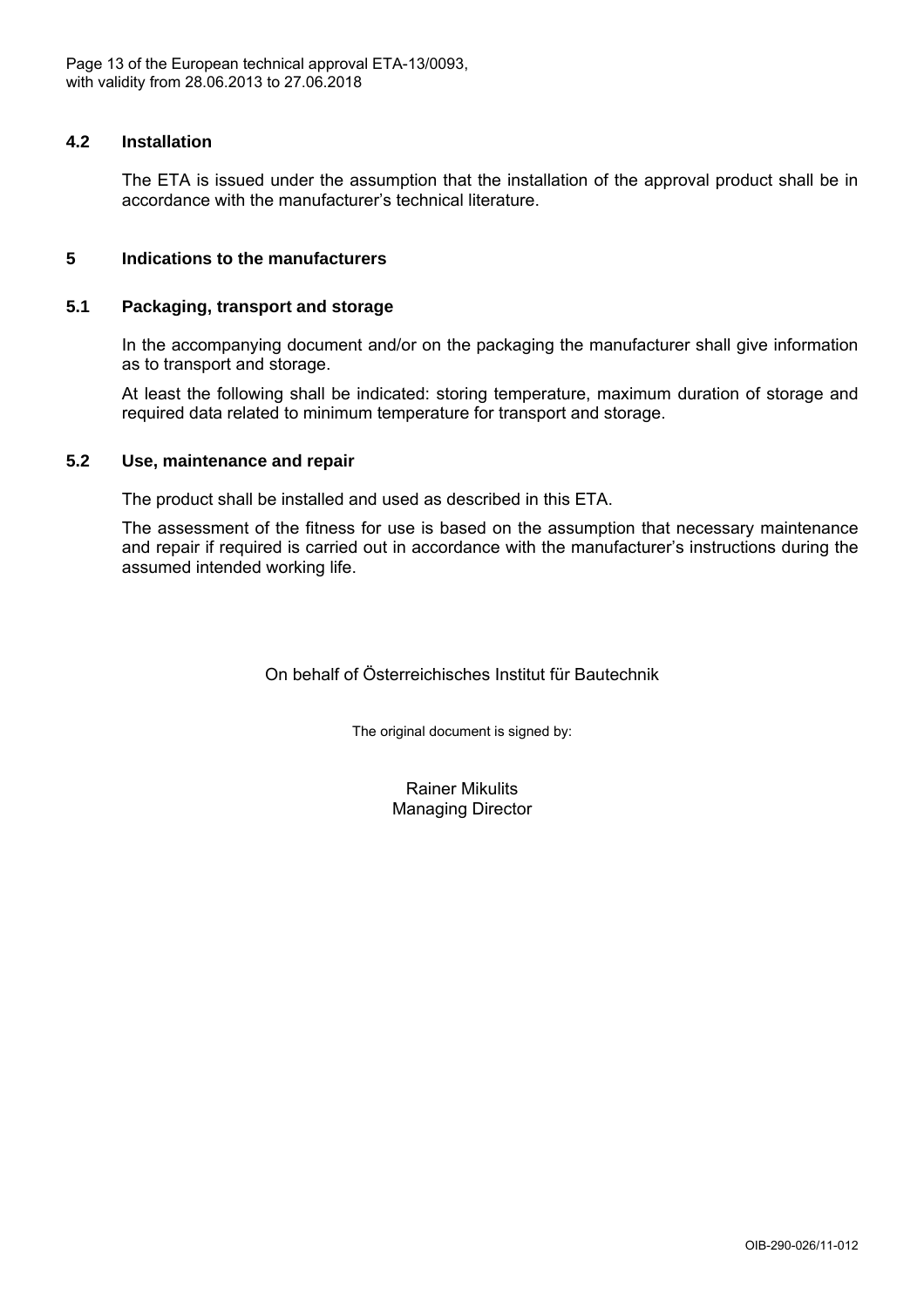

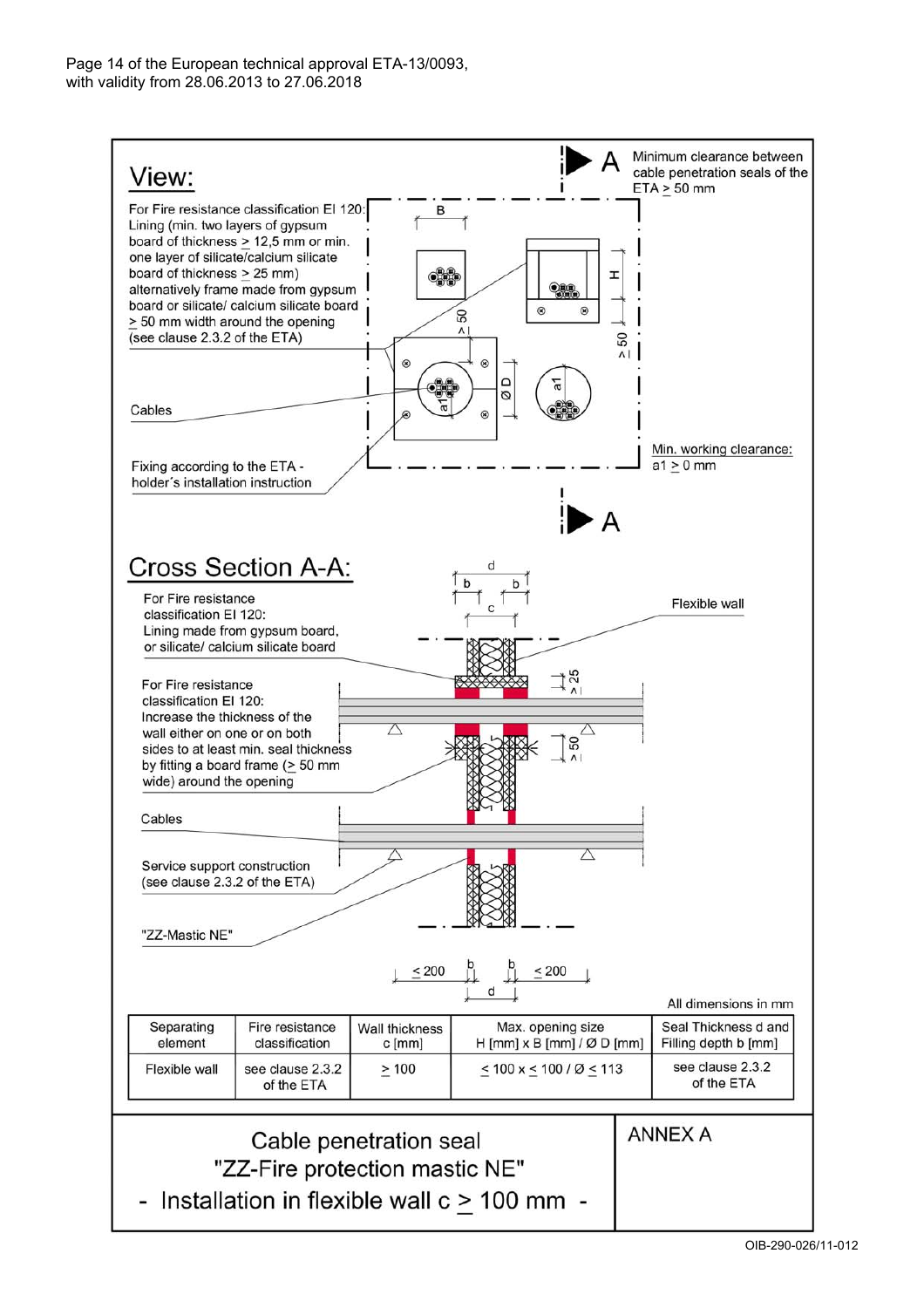